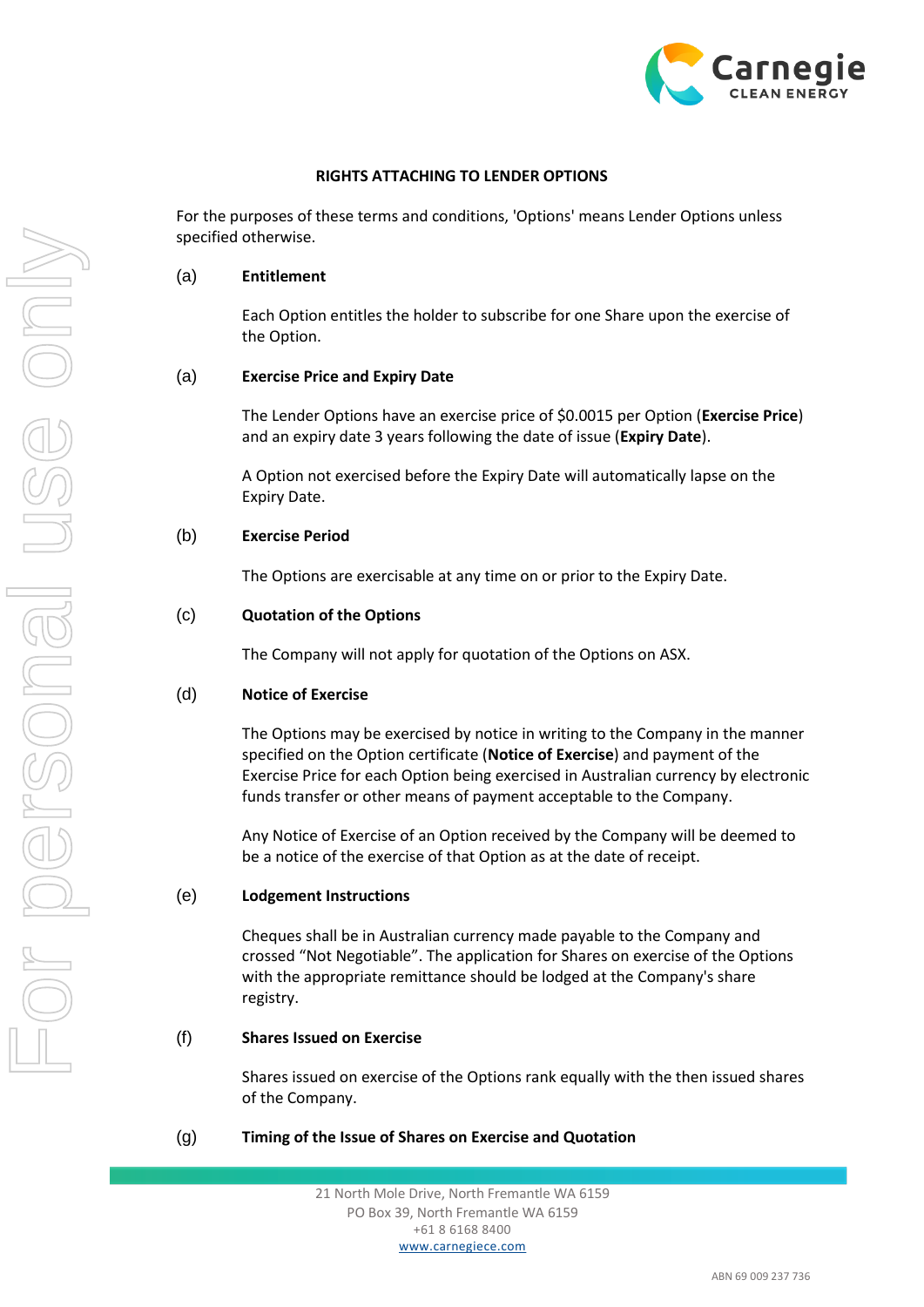

Within 15 business days of a Notice of Exercise being given in accordance with these terms and conditions and payment of the Exercise Price for each Option being exercised, the Company will:

- (i) issue the Shares pursuant to the exercise of the Options; and
- (ii) apply for official quotation on ASX of Shares issued pursuant to the exercise of the Options.

## (h) **Participation in New Issues**

There are no participation rights or entitlements inherent in the Options and holders will not be entitled to participate in new issues of capital offered to shareholders during the currency of the Options. However, the Company will ensure that for the purposes of determining entitlements to any such issue, the record date will be at least 4 business days after the issue is announced. This will give the holders of Options the opportunity to exercise their Options prior to the date for determining entitlements to participate in any such issue.

## (i) **Adjustment for Bonus Issues of Shares**

If the Company makes a bonus issue of Shares or other securities to existing Shareholders (other than an issue in lieu or in satisfaction of dividends or by way of dividend reinvestment):

- (i) the number of Shares which must be issued on the exercise of an Option will be increased by the number of Shares which the Option holder would have received if the Option holder had exercised the Option before the record date for the bonus issue; and
- (ii) no change will be made to the Exercise Price.

# (j) **Adjustment for Entitlement Issue**

If the Company makes an issue of Shares pro rata to existing shareholders (other than as a bonus issue, to which paragraph (j) will apply) there will be no adjustment of the Exercise Price of an Option or the number of Shares over which the Options are exercisable.

## (k) **Adjustment for Reorganisation**

If there is any reorganisation of the issued share capital of the Company, the rights of the Option holders will be varied in accordance with the Listing Rules.

## (l) **Transferability**

Unless otherwise determined by the Board, the Options are non-transferable.

21 North Mole Drive, North Fremantle WA 6159 PO Box 39, North Fremantle WA 6159 +61 8 6168 8400 www.carnegiece.com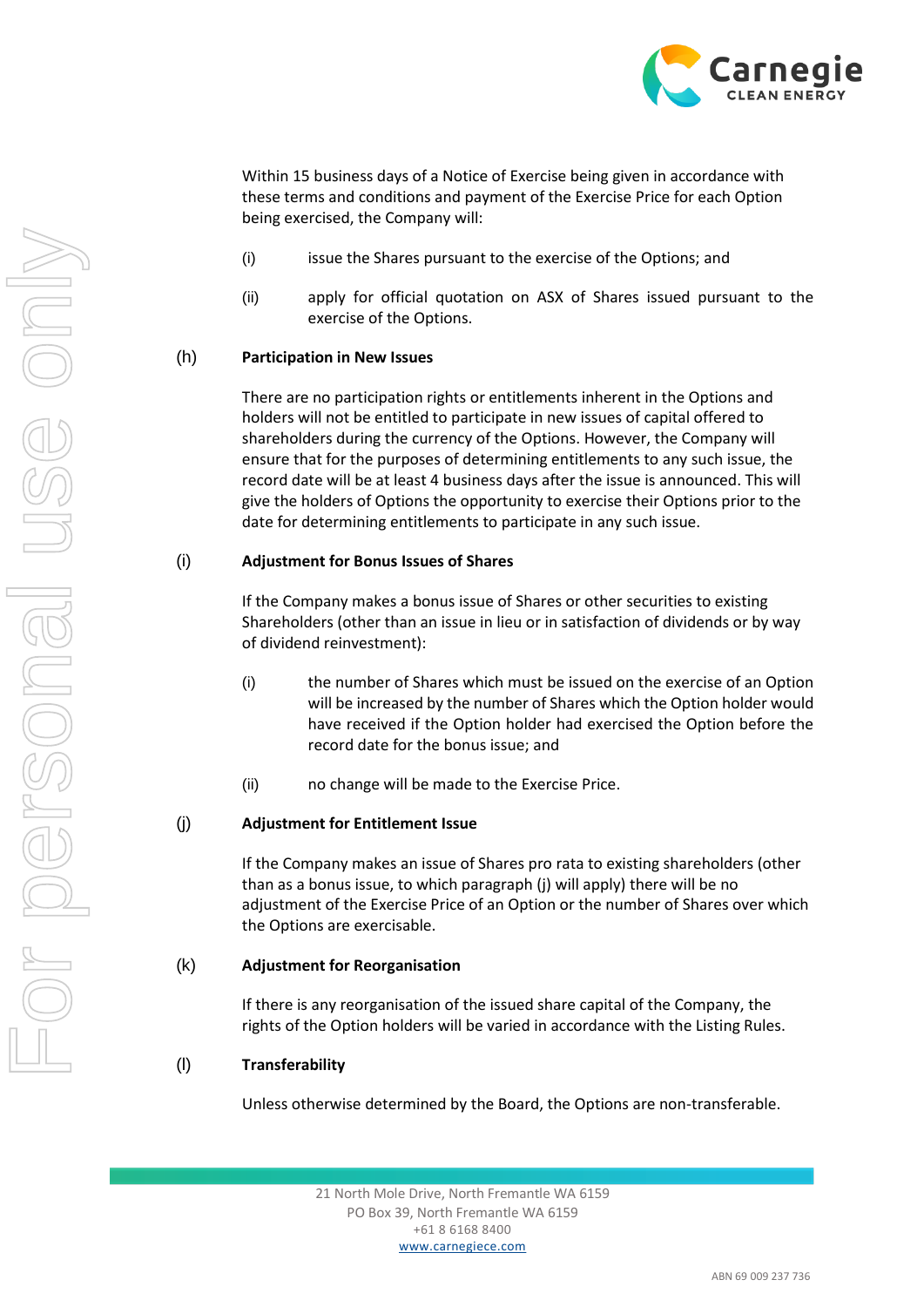

## **RIGHTS ATTACHING TO FUNDING OPTIONS**

For the purposes of these terms and conditions, 'Options' means Funding Options unless specified otherwise.

### (a) **Entitlement**

Each Option entitles the holder to subscribe for one Share upon the exercise of the Option.

### (b) **Exercise Price and Expiry Date**

The Funding Options have an exercise price of \$0.00125 per Option (**Exercise Price**) and an expiry date 5 years following the date of issue (**Expiry Date**).

A Option not exercised before the Expiry Date will automatically lapse on the Expiry Date.

### (c) **Exercise Period**

The Options are exercisable at any time on or prior to the Expiry Date.

## (d) **Quotation of the Options**

The Company will not apply for quotation of the Options on ASX.

### (e) **Notice of Exercise**

The Options may be exercised by notice in writing to the Company in the manner specified on the Option certificate (**Notice of Exercise**) and payment of the Exercise Price for each Option being exercised in Australian currency by electronic funds transfer or other means of payment acceptable to the Company.

Any Notice of Exercise of an Option received by the Company will be deemed to be a notice of the exercise of that Option as at the date of receipt.

#### (f) **Lodgement Instructions**

Cheques shall be in Australian currency made payable to the Company and crossed "Not Negotiable". The application for Shares on exercise of the Options with the appropriate remittance should be lodged at the Company's share registry.

### (g) **Shares Issued on Exercise**

Shares issued on exercise of the Options rank equally with the then issued shares of the Company.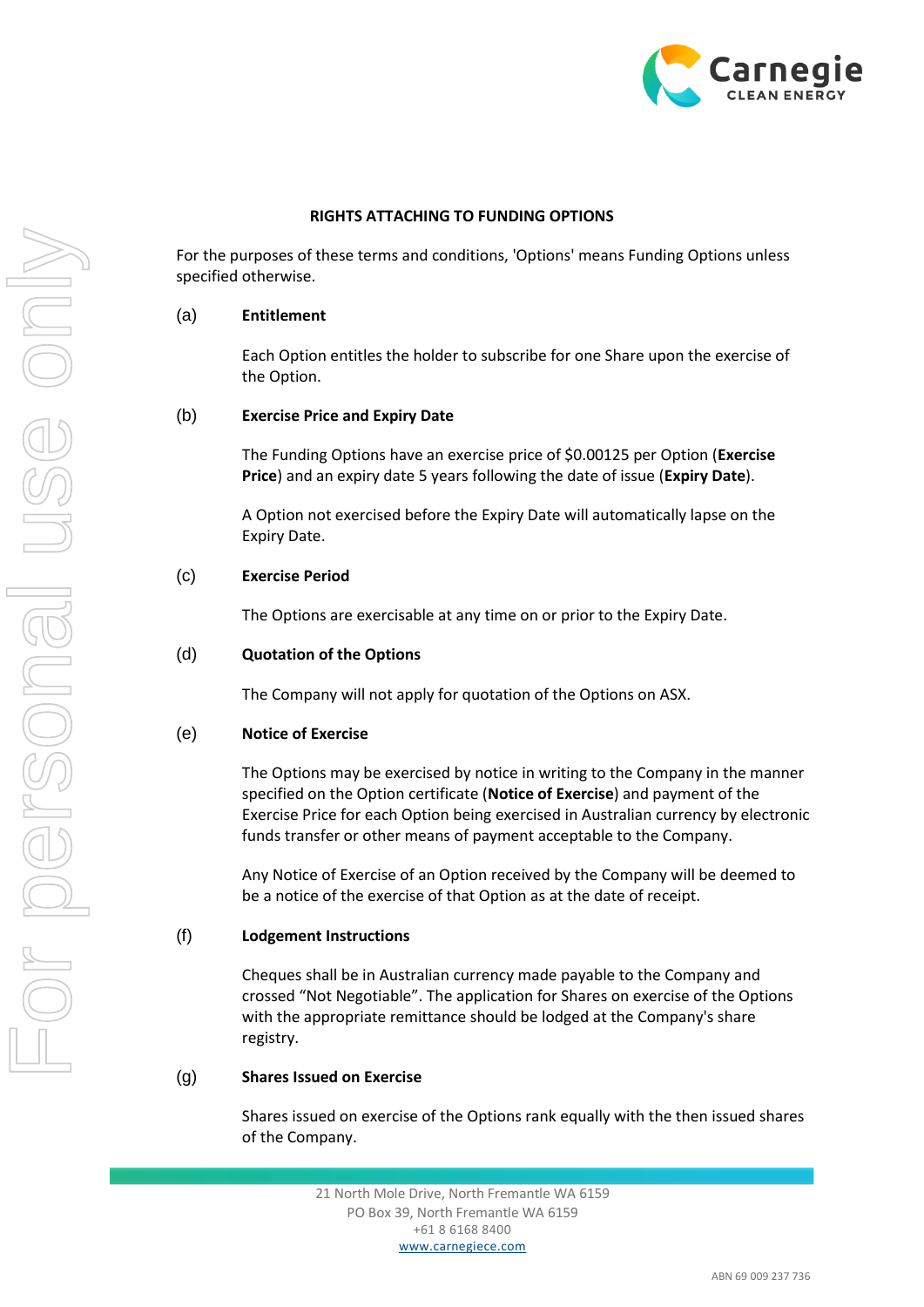

## (h) **Timing of the Issue of Shares on Exercise and Quotation**

Within 15 business days of a Notice of Exercise being given in accordance with these terms and conditions and payment of the Exercise Price for each Option being exercised, the Company will:

- (i) issue the Shares pursuant to the exercise of the Options; and
- (ii) apply for official quotation on ASX of Shares issued pursuant to the exercise of the Options.

## (i) **Participation in New Issues**

There are no participation rights or entitlements inherent in the Options and holders will not be entitled to participate in new issues of capital offered to shareholders during the currency of the Options. However, the Company will ensure that for the purposes of determining entitlements to any such issue, the record date will be at least 4 business days after the issue is announced. This will give the holders of Options the opportunity to exercise their Options prior to the date for determining entitlements to participate in any such issue.

### (j) **Adjustment for Bonus Issues of Shares**

If the Company makes a bonus issue of Shares or other securities to existing Shareholders (other than an issue in lieu or in satisfaction of dividends or by way of dividend reinvestment):

- (i) the number of Shares which must be issued on the exercise of an Option will be increased by the number of Shares which the Option holder would have received if the Option holder had exercised the Option before the record date for the bonus issue; and
- (ii) no change will be made to the Exercise Price.

## (k) **Adjustment for Entitlement Issue**

If the Company makes an issue of Shares pro rata to existing shareholders (other than as a bonus issue, to which paragraph (j) will apply) there will be no adjustment of the Exercise Price of an Option or the number of Shares over which the Options are exercisable.

## (l) **Adjustment for Reorganisation**

If there is any reorganisation of the issued share capital of the Company, the rights of the Option holders will be varied in accordance with the Listing Rules.

## (m) **Transferability**

Unless otherwise determined by the Board, the Options are non-transferable.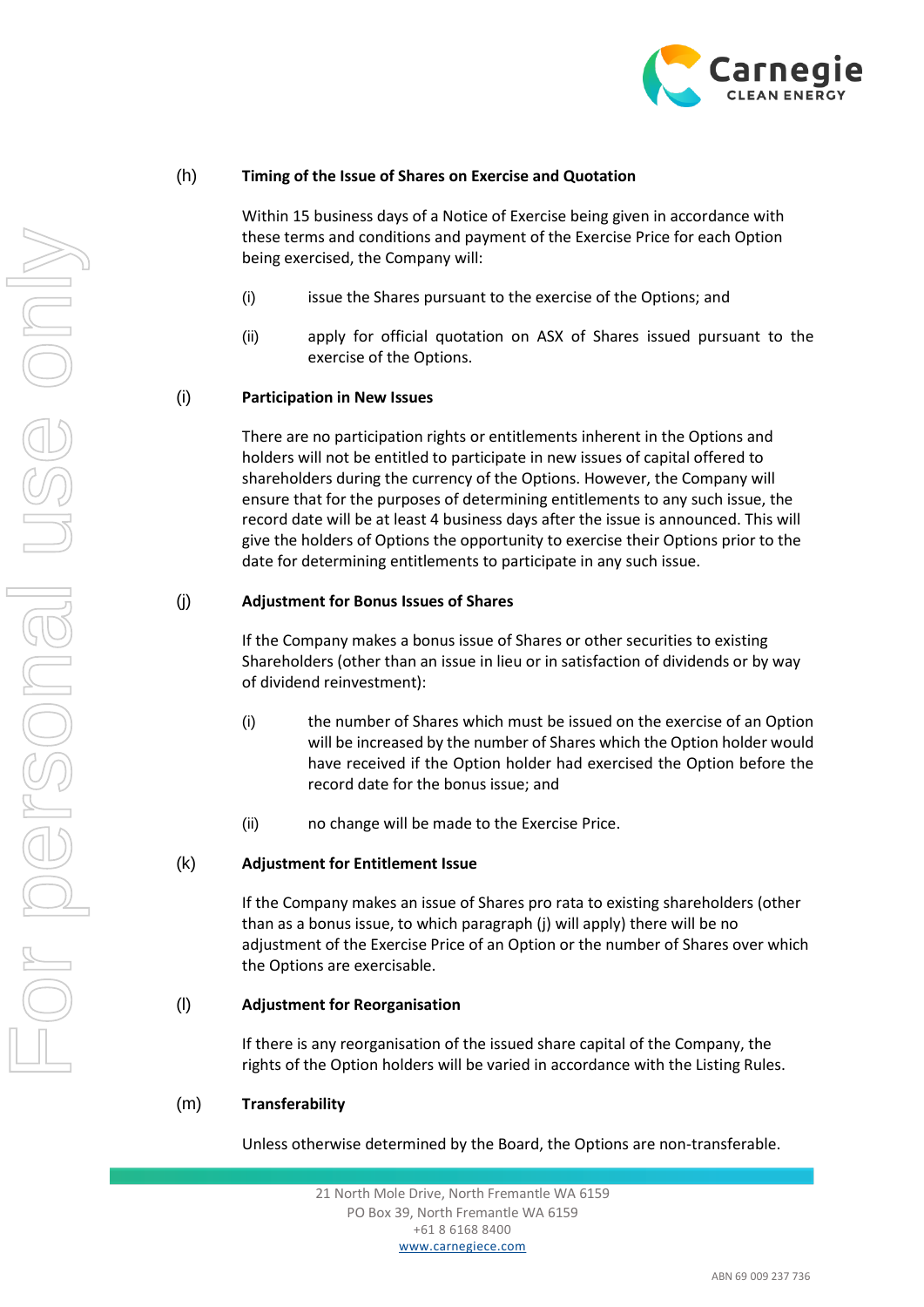

### **RIGHTS ATTACHING TO OPTIONS ISSUED UNDER THE PLAN**

For the purposes of these terms and conditions, 'Options' means Options issued under the Employee Share Option Plan 2016 (**Plan**) unless specified otherwise.

#### (a) **Entitlement**

Each Option entitles the holder to subscribe for one Share upon the exercise of the Option.

#### (b) **Exercise Price and Expiry Date**

The Options have an exercise price of \$0.016 per Option (**Exercise Price**) and an expiry date of 10 October 2021 (**Expiry Date**).

A Option not exercised before the Expiry Date will automatically lapse on the Expiry Date.

### (c) **Exercise Period**

The Options are exercisable at any time on or prior to the Expiry Date.

#### (d) **Quotation of the Options**

The Company will not apply for quotation of the Options on ASX.

The Company will apply to ASX for quotation of all Shares issued under the Plan within the period required by ASX.

#### (e) **Notice of Exercise**

The Options may be exercised by notice in writing to the Company in the manner specified on the Option certificate (**Notice of Exercise**) and payment of the Exercise Price for each Option being exercised in Australian currency by electronic funds transfer or other means of payment acceptable to the Company.

Any Notice of Exercise of an Option received by the Company will be deemed to be a notice of the exercise of that Option as at the date of receipt.

### (f) **Lodgement Instructions**

Cheques shall be in Australian currency made payable to the Company and crossed "Not Negotiable". The application for Shares on exercise of the Options with the appropriate remittance should be lodged at the Company's share registry.

### (g) **Shares Issued on Exercise**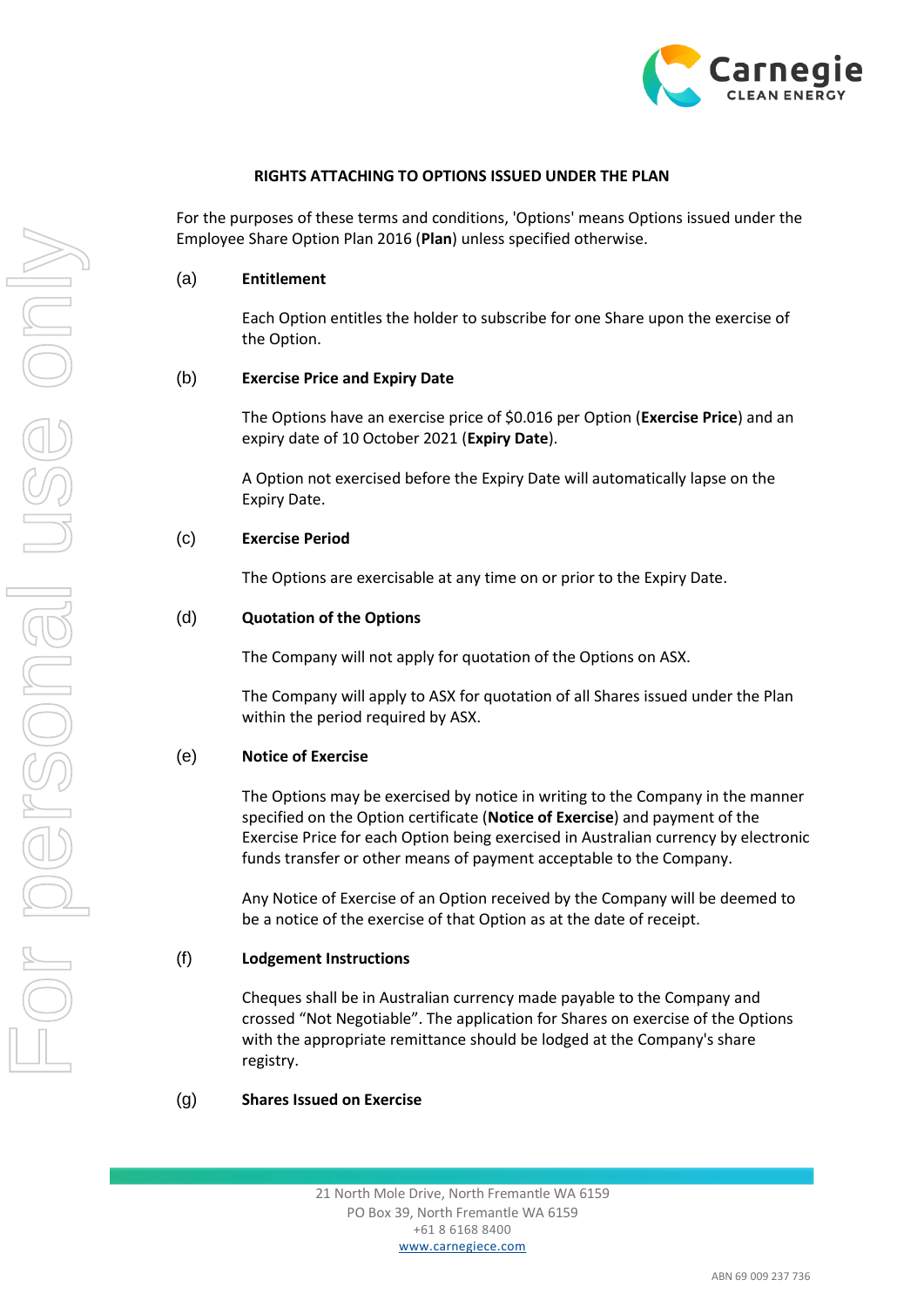

Shares issued on exercise of the Options rank equally with the then issued shares of the Company.

## (h) **Timing of the Issue of Shares on Exercise and Quotation**

Within 15 business days of a Notice of Exercise being given in accordance with these terms and conditions and payment of the Exercise Price for each Option being exercised, the Company will:

- (i) issue the Shares pursuant to the exercise of the Options; and
- (ii) apply for official quotation on ASX of Shares issued pursuant to the exercise of the Options.

## (i) **Participation in New Issues**

There are no participation rights or entitlements inherent in the Options and holders will not be entitled to participate in new issues of capital offered to shareholders during the currency of the Options. However, the Company will ensure that for the purposes of determining entitlements to any such issue, the record date will be at least 3 business days after the issue is announced. This will give the holders of Options the opportunity to exercise their Options prior to the date for determining entitlements to participate in any such issue.

## (j) **Adjustment for Bonus Issues of Shares**

If the Company makes a bonus issue of Shares or other securities to existing Shareholders (other than an issue in lieu or in satisfaction of dividends):

- (i) the number of Shares issued on exercise of each Option will include the number of bonus Shares that would have been issued if the Option had been exercised prior to the record date for the bonus issue; and
- (ii) no change will be made to the Exercise Price.

## (k) **Adjustment for Entitlement Issue**

If the Company makes an issue of Shares pro rata to existing shareholders (other than as a bonus issue, to which paragraph (j) will apply) the Exercise Price shall be reduced as determined by the Board in its sole discretion in accordance with the Listing Rules.

## (l) **Adjustment for Reorganisation**

If there is any reorganisation of the issued share capital of the Company, the rights of the Option holders will be varied in accordance with the Listing Rules.

## (m) **Transferability**

Unless determined by the Board, the Options are non-transferable.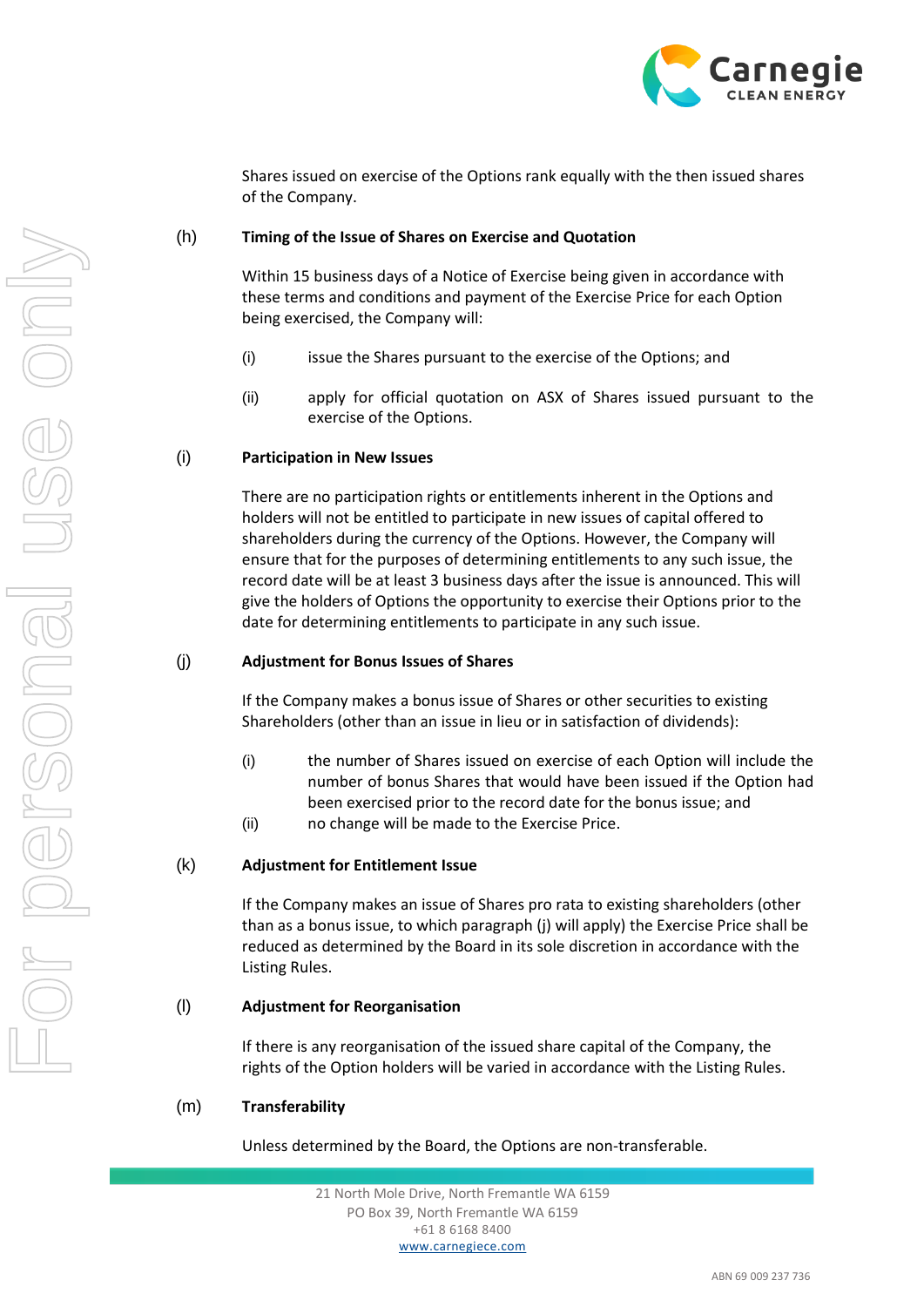

### **RIGHTS ATTACHING TO OTHER OPTIONS ON ISSUE**

### (a) **Entitlement**

Each Option gives the Optionholder the right to subscribe for one Share. To obtain the right given by each Option, the Optionholder must exercise the Options in accordance with the terms and conditions of the Options.

### (b) **Exercise Price and Expiry Date**

The Options will expire at 5:00 pm (WST) on 8 February 2023 (**Expiry Date**). Any Option not exercised before the Expiry Date will automatically lapse on the Expiry Date.

The amount payable upon exercise of each Option (**Exercise Price**) will be 6 cents (\$0.06):

## (c) **Exercise Period**

The Options are exercisable at any time on or prior to the Expiry Date.

## (d) **Quotation of the Options**

The Company will not apply for quotation of the Options on ASX.

## (e) **Lodgement Instructions**

An Optionholder may exercise their Options by lodging with the Company, before the Expiry Date:

- i. a written notice of exercise of Options specifying the number of Options being exercised; and
- ii. a cheque or electronic funds transfer for the Exercise Price for the number of Options being exercised (**Exercise Notice**).

## (f) **Notice of Exercise**

An Exercise Notice is only effective when the Company has received the full amount of the Exercise Price in cleared funds.

### (g) **Shares Issued on Exercise**

All Shares allotted upon the exercise of Options will upon allotment rank pari passu in all respects with other Shares.

## (h) **Timing of the Issue of Shares on Exercise and Quotation**